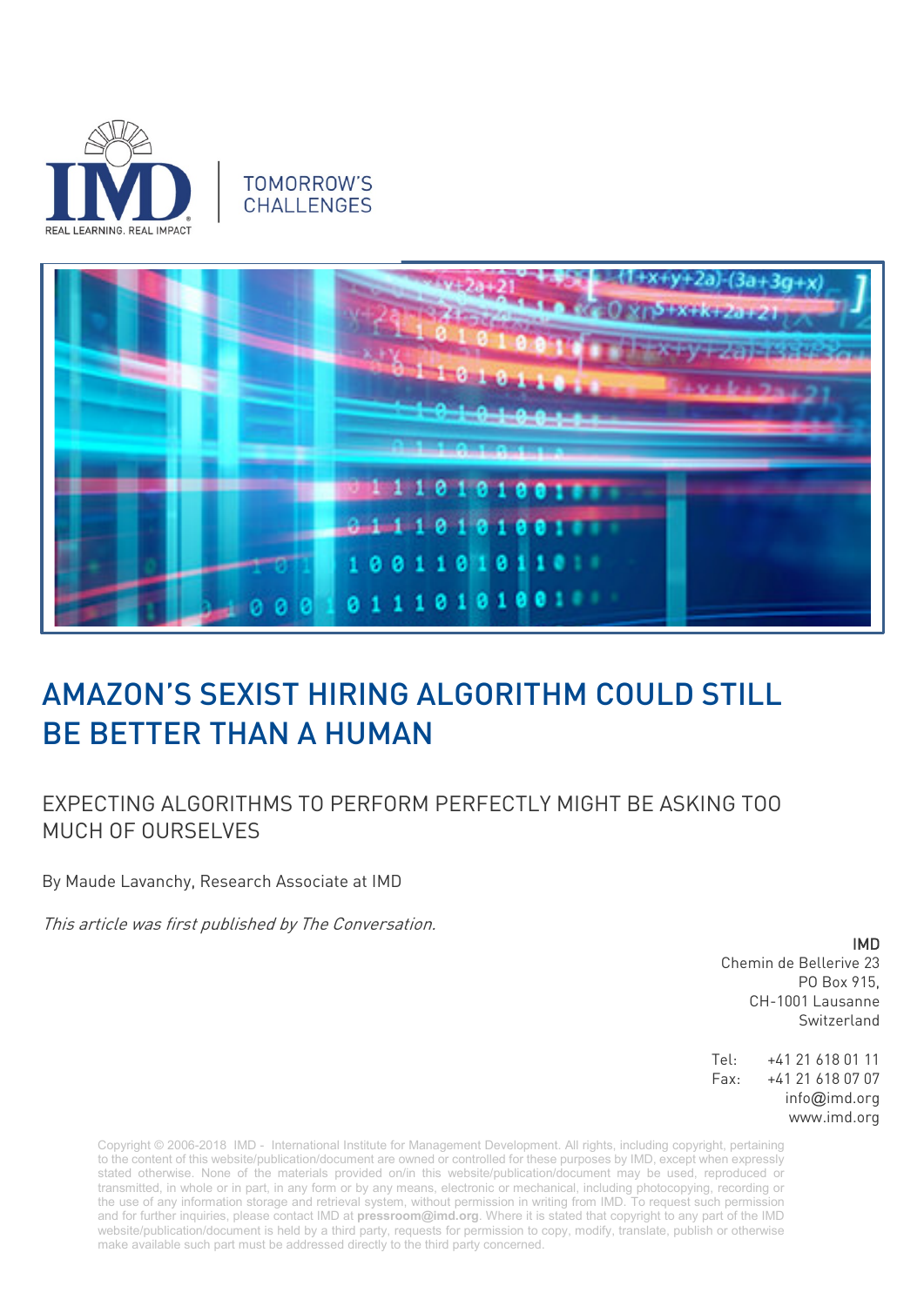Amazon decided to [shut down](https://www.reuters.com/article/us-amazon-com-jobs-automation-insight/amazon-scraps-secret-ai-recruiting-tool-that-showed-bias-against-women-idUSKCN1MK08G) its experimental artificial intelligence (AI) recruiting tool after discovering it discriminated against women. The company created the tool to trawl the web and spot potential candidates, rating them from one to five stars. But the algorithm learned to systematically downgrade women's CV's for technical jobs such as software developer.

Although Amazon is at the forefront of AI technology, the company couldn't find a way to make its algorithm gender-neutral. But the company's failure reminds us that [AI develops](https://theconversation.com/big-data-algorithms-can-discriminate-and-its-not-clear-what-to-do-about-it-45849)  [bias](https://theconversation.com/big-data-algorithms-can-discriminate-and-its-not-clear-what-to-do-about-it-45849) from a variety of sources. While there's a common belief that algorithms are supposed to be built without any of the bias or prejudices that colour human decision making, [the truth](https://www.ft.com/content/d2a1ab08-f63e-11e7-a4c9-bbdefa4f210b)  [is](https://www.ft.com/content/d2a1ab08-f63e-11e7-a4c9-bbdefa4f210b) that an algorithm can unintentionally learn bias from a variety of different sources. Everything from the [data used](https://arxiv.org/pdf/1809.02208.pdf) to train it, to the [people](https://www.seattletimes.com/business/microsoft/how-linkedins-search-engine-may-reflect-a-bias/) who are using it, and even seemingly unrelated factors, can all contribute to AI bias.

AI algorithms are trained to observe patterns in large data sets to help predict outcomes. In Amazon's case, its algorithm used all CVs submitted to the company over a ten-year period to learn how to spot the best candidates. Given the low proportion of women working in the company, as in [most technology companies,](https://informationisbeautiful.net/visualizations/diversity-in-tech/) the algorithm quickly spotted male dominance and thought it was a factor in success.

Because the algorithm used the results of its own predictions to improve its accuracy, it got stuck in a pattern of sexism against female candidates. And since the data used to train it was at some point created by humans, it means that the algorithm also inherited undesirable human traits, like bias and discrimination, which have also been a [problem in recruitment](https://www.aeaweb.org/articles?id=10.1257/0002828042002561) for years.

Some algorithms are also designed to predict and deliver what users want to see. This is typically seen on social media or in online advertising, where users are shown content or advertisements that an algorithm believes they will [interact with.](https://ed.ted.com/lessons/beware-online-filter-bubbles-eli-pariser) Similar patterns have also been reported in the recruiting industry.

One recruiter [reported](https://www.fastcompany.com/40536485/now-is-the-time-to-act-to-stop-bias-in-ai) that while using a professional social network to find candidates, the AI learned to give him results most similar to the profiles he initially engaged with. As a result, whole groups of potential candidates were systematically removed from the recruitment process entirely.

However, bias also appears for other unrelated reasons. A [recent study](http://lbsresearch.london.edu/967/) into how an algorithm delivered ads promoting STEM jobs showed that men were more likely to be shown the ad, not because men were more likely to click on it, but because women are more expensive to advertise to. Since companies price ads targeting women at a higher rate (women drive [70% to 80%](https://www.forbes.com/sites/michelleking/2017/05/24/want-a-piece-of-the-18-trillion-dollar-female-economy-start-with-gender-bias/#1bf839a76123) of all consumer purchases), the algorithm chose to deliver ads more to men than to women because it was designed to optimise ad delivery while keeping costs low.

But if an algorithm only reflects patterns in the data we give it, what its users like, and the economic behaviours that occur in its market, isn't it unfair to blame it for perpetuating our worst attributes? We automatically expect an algorithm to make decisions without any discrimination when this is rarely the case with humans. Even if an algorithm is biased, it may be an improvement over the current status quo.

Copyright © 2006-2018 IMD - International Institute for Management Development. All rights, including copyright, pertaining to the content of this website/publication/document are owned or controlled for these purposes by IMD, except when expressly stated otherwise. None of the materials provided on/in this website/publication/document may be used, reproduced or transmitted, in whole or in part, in any form or by any means, electronic or mechanical, including photocopying, recording or the use of any information storage and retrieval system, without permission in writing from IMD. To request such permission and for further inquiries, please contact IMD at **[pressroom@imd.org](mailto:pressroom@imd.org)**. Where it is stated that copyright to any part of the IMD website/publication/document is held by a third party, requests for permission to copy, modify, translate, publish or otherwise make available such part must be addressed directly to the third party concerned.